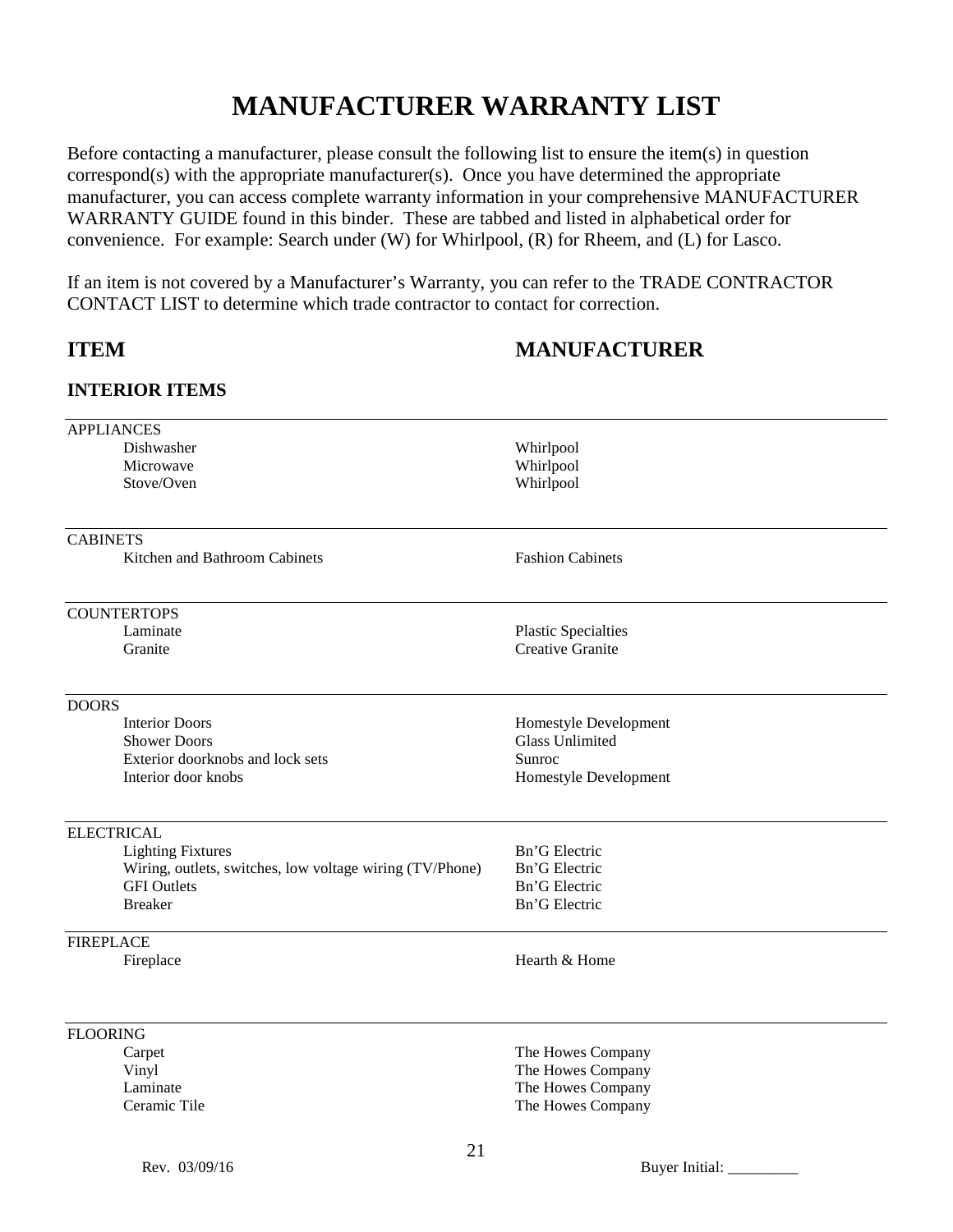| <b>HVAC</b>      |                                     |                                                                   |
|------------------|-------------------------------------|-------------------------------------------------------------------|
|                  | 95% + Energy Efficient Furnace      | KC Heating and Air                                                |
|                  | Air conditioner Unit                | KC Heating and Air                                                |
|                  | Thermostat                          | KC Heating and Air                                                |
|                  | Ductwork                            | KC Heating and Air                                                |
|                  |                                     |                                                                   |
| <b>PLUMBING</b>  |                                     |                                                                   |
|                  | Tubs/Showers                        | Derald Smith Plumbing                                             |
|                  | Faucet/Valves                       | Derald Smith Plumbing                                             |
|                  | Disposal                            | Derald Smith Plumbing                                             |
|                  | Plumbing Systems (pipes and drains) | Derald Smith Plumbing                                             |
|                  | High Efficiency Water Heater        | Derald Smith Plumbing                                             |
| <b>WALLS</b>     |                                     |                                                                   |
|                  | Framing                             | <b>Mountain Vista Homes</b>                                       |
|                  |                                     | <b>Customer Care Department</b>                                   |
|                  |                                     | $(801)$ 523-0400                                                  |
|                  | Drywall                             | <b>Mountain Vista Homes</b>                                       |
|                  |                                     | <b>Customer Care Department</b>                                   |
|                  |                                     | $(801)$ 523-0400                                                  |
|                  | <b>EXTERIOR ITEMS</b>               |                                                                   |
| <b>WINDOWS</b>   |                                     |                                                                   |
|                  | Low Emissivity (Low "E") windows    | Webb Windows                                                      |
| <b>DOORS</b>     |                                     |                                                                   |
|                  | Garage Doors                        | Price's Guaranteed Doors                                          |
|                  | <b>Exterior Doors</b>               | Price's Guaranteed Doors                                          |
| <b>ROOF</b>      |                                     |                                                                   |
|                  | Roofing                             | Rock Solid                                                        |
|                  | <b>EXTERIOR SIDING AND TRIM</b>     |                                                                   |
|                  | Siding                              | Lifteime Siding                                                   |
|                  | Stucco                              | Western Valley Concrete & Stucco                                  |
|                  | Stone                               | Western Valley Concrete & Stucco                                  |
|                  | <b>Shutters</b>                     | N/A                                                               |
|                  | Hardishingle Siding                 | Lifteime Siding                                                   |
|                  | <b>Vinyl Railings</b>               | Vinyl Industries                                                  |
| <b>LOT GRADE</b> |                                     |                                                                   |
|                  | Final Grade                         | Mountain Vista Homes Customer Care Department<br>$(801)$ 523-0400 |

Rev. 03/09/16 Buyer Initial: \_\_\_\_\_\_\_\_\_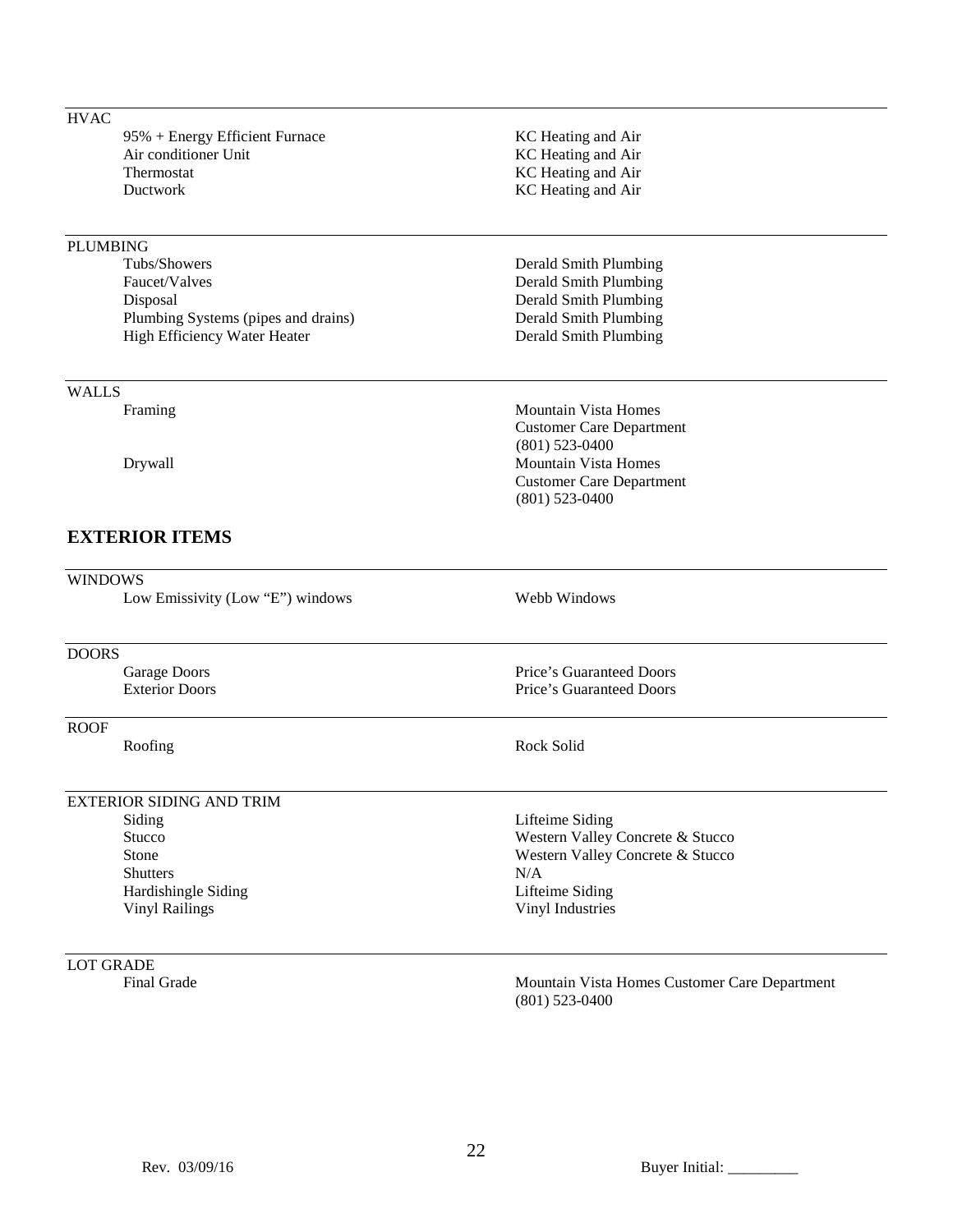# **ADDENDUM #1**

# **TRADE CONTRACTOR CONTACT LIST**

### **ITEM TRADE CONTRACTOR CONTACT INFORMATION**

### **INTERIOR ITEMS**

| <b>APPLIANCES</b>                |                                   |                        |
|----------------------------------|-----------------------------------|------------------------|
| Dishwasher                       | Whirlpool Customer Service        | 1 (800) 253-1301       |
| Microwave                        | <b>Whirlpool Customer Service</b> | 1 (800) 253-1301       |
| Stove/Oven                       | <b>Whirlpool Customer Service</b> | 1 (800) 253-1301       |
|                                  |                                   |                        |
| <b>CABINETS</b>                  |                                   |                        |
| Kitchen and Bathroom Cabinets    | <b>Fashion Cabinets</b>           | (801) 842-2769 Lynn    |
| <b>COUNTERTOPS</b>               |                                   |                        |
| Laminate                         | <b>Plastic Specialties</b>        | $(801) 746 - 1212$     |
| Granite                          | <b>Creative Granite</b>           | (801) 688-4786 Becky   |
|                                  |                                   |                        |
| <b>DOORS</b>                     |                                   |                        |
| <b>Interior Doors</b>            | Homestyle Development             | (801) 915-1289 Glenn   |
| <b>Shower Doors</b>              | <b>Glass Unlimited</b>            | (801) 891-9158 Mike    |
| Exterior doorknobs and lock sets | Sunroc                            | (801) 641-2713 Keith   |
| Interior door knobs              | Homestyle Development             | (801) 915-1289 Glenn   |
| <b>ELECTRICAL</b>                |                                   |                        |
| <b>Lighting Fixtures</b>         | Bn'G Electric                     | (801) 792-9219         |
| Wiring, outlets, switches,       |                                   |                        |
| low voltage wiring (TV/Pho)      | Bn'G Electric                     | (801) 792-9219         |
| <b>GFI</b> Outlets               | Bn'G Electric                     | $(801) 792 - 9219$     |
| <b>Breaker</b>                   | Bn'G Electric                     | (801) 792-9219         |
| <b>FIREPLACE</b>                 |                                   |                        |
| Fireplace                        | N/A                               |                        |
|                                  |                                   |                        |
| <b>FLOORING</b>                  |                                   |                        |
| Carpet                           | The Howes Company                 | (801) 641-8551 Randall |
| Vinyl                            | The Howes Company                 | (801) 641-8551 Randall |
| Laminate                         | The Howes Company                 | (801) 641-8551 Randall |
| Ceramic Tile                     | The Howes Company                 | (801) 641-8551 Randall |

Rev. 03/09/16 Buyer Initial: \_\_\_\_\_\_\_\_\_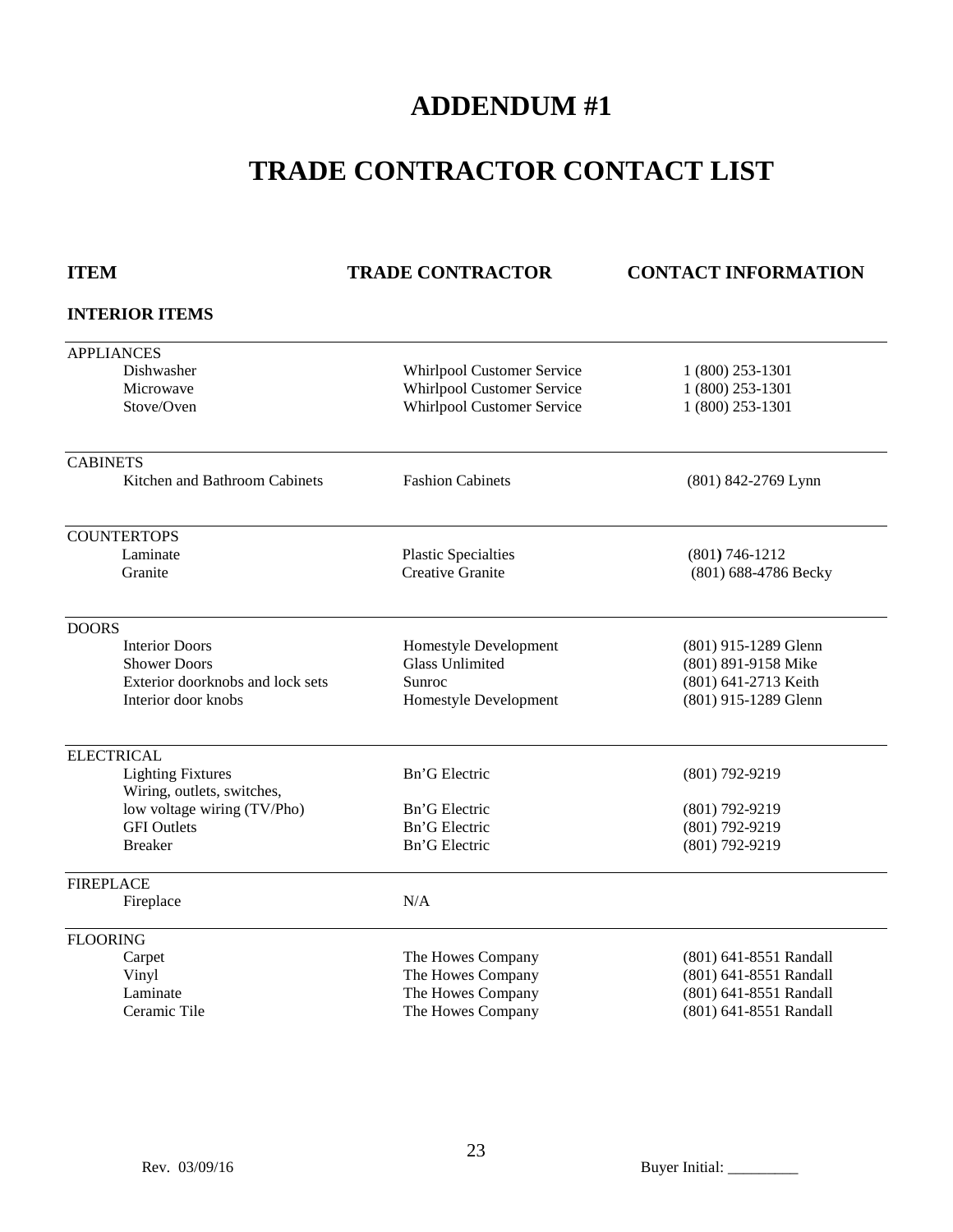| <b>HVAC</b>     |                                     |                                                                |                       |
|-----------------|-------------------------------------|----------------------------------------------------------------|-----------------------|
|                 | 95% + Energy Efficient Furnace      | KC Heating and Air                                             | (801) 268-0692 Kevin  |
|                 | Air conditioner Unit                | KC Heating and Air                                             | (801) 268-0692 Kevin  |
|                 | <b>Thermostat</b>                   | KC Heating and Air                                             | (801) 268-0692 Kevin  |
|                 | Ductwork                            | KC Heating and Air                                             | (801) 268-0692 Kevin  |
| <b>PLUMBING</b> |                                     |                                                                |                       |
|                 | Tubs/Showers                        | Derald Smith Plumbing                                          | (801) 253-9606 Travis |
|                 | Faucet/Valves                       | Derald Smith Plumbing                                          | (801) 253-9606 Travis |
|                 | Disposal                            | Derald Smith Plumbing                                          | (801) 253-9606 Travis |
|                 | Plumbing Systems (pipes and drains) | Derald Smith Plumbing                                          | (801) 253-9606 Travis |
|                 | High Efficiency Water Heater        | Derald Smith Plumbing                                          | (801) 253-9606 Travis |
| <b>WALLS</b>    |                                     |                                                                |                       |
|                 | Framing                             | Mountain Vista Homes                                           |                       |
|                 | Drywall                             | <b>Customer Care Department</b><br><b>Mountain Vista Homes</b> | $(801)$ 523-0400      |
|                 |                                     | <b>Customer Care Department</b>                                | $(801)$ 523-0400      |
|                 |                                     |                                                                |                       |

## **EXTERIOR ITEMS**

| <b>WINDOWS</b>                   |                                  |                       |  |
|----------------------------------|----------------------------------|-----------------------|--|
| Low Emissivity (Low "E") windows | Webb Windows                     | (801) 628-4709 Brian  |  |
|                                  |                                  |                       |  |
| <b>DOORS</b>                     |                                  |                       |  |
| <b>Garage Doors</b>              | Sunroc                           | (801) 641-2713 Keith  |  |
| <b>Exterior Doors</b>            | Sunroc                           | (801) 641-2713 Keith  |  |
| <b>ROOF</b>                      |                                  |                       |  |
| Roofing                          | Rock Solid Roofing               | (801) 798-5430 Jena   |  |
| EXTERIOR SIDING AND TRIM         |                                  |                       |  |
| Siding                           | Western Valley Concrete & Stucco | (435) 830-1532 Jeremy |  |
| Stone                            | Western Valley Concrete & Stucco | (435) 830-1532 Jeremy |  |
| <b>Brick</b>                     | Western Valley Concrete & Stucco | (435) 830-1532 Jeremy |  |
| <b>Shutters</b>                  | Western Valley Concrete & Stucco | (435) 830-1532 Jeremy |  |
| Hardy Board                      | Western Valley Concrete & Stucco | (435) 830-1532 Jeremy |  |
| <b>Vinyl Railings</b>            | Vinyl Industries                 | $(801)$ 768-4794      |  |
| Stucco                           | Western Valley Concrete & Stucco | (435) 830-1532 Jeremy |  |
| <b>LOT GRADE</b>                 |                                  |                       |  |
| <b>Final Grade</b>               | Mountain Vista Homes             |                       |  |
|                                  | <b>Customer Care Department</b>  | $(801)$ 523-0400      |  |

Rev. 03/09/16 Buyer Initial: \_\_\_\_\_\_\_\_\_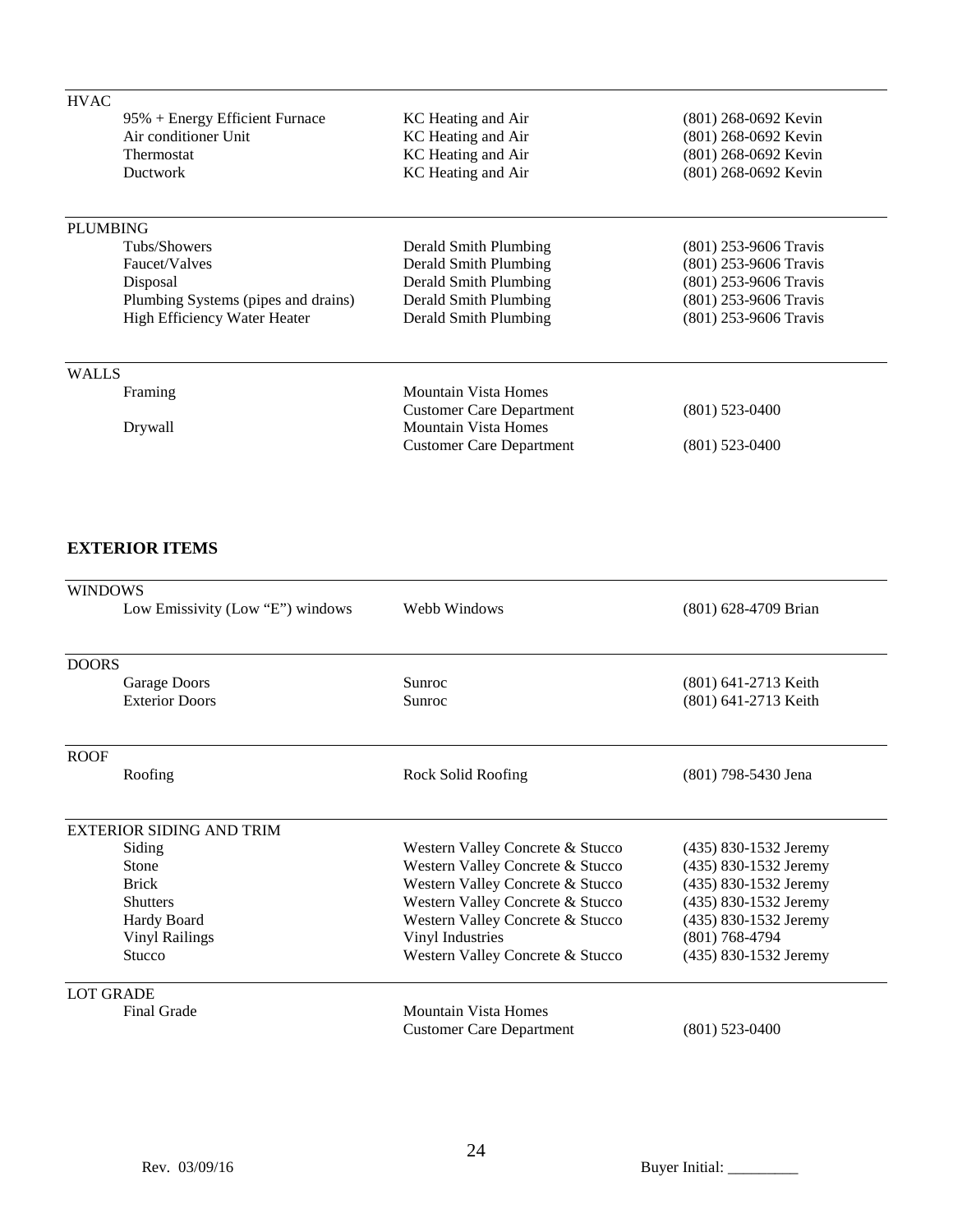# **EMERGENCY CONTACT INFORMATION**

### Emergency Service

Household emergencies are problems that require immediate attention to protect you and your family from harm or to avoid damage to your personal property, home, lot or adjacent properties. These problems include:

 A total stoppage of the plumbing drain system. If your plumbing drain system ceases to work, none of your sinks, tubs or toilets will function properly. Frozen pipes or stoppage of one toilet or drain when other bathrooms are functional is not an emergency.

## o *Emergency Contact: Derald Smith Plumbing: (801) 231-1964 or (801) 253-9606*

 A water leak that requires the water supply to your home to be shut off to avoid serious water damage. A leak, which can be isolated by the shutoffs under a cabinet or plumbing fixture, is not an emergency.

## o *Emergency Contact: Derald Smith Plumbing: (801) 231-1964 or (801) 253-9606*

 A total electrical failure in which there is no electric service in your home. Please observe neighboring homes to decide if the failure in your home or throughout the neighborhood. Electrical failures in the neighborhood should be reported to the following electric utility.

# o *Emergency Contact: Rocky Mountain Power 1-888-221-7070*

 A partial electrical failure, which affects the operation of your refrigerator, stove, oven or furnace when the temperature inside the home falls below 54 degrees.

# o *Emergency Contact: Bn'G Electric 801-792-9219*

 A heating failure, which affects the operation of your furnace, causing temperature inside the home fall below 54 degrees.

# o *Emergency Contact: KC Heating and Air: (801) 268-0692*

In case of household emergency, your first step should be to protect your family from harm. After that, take steps to correct or lessen the effects of the emergency problem. Damage from a water leak can be minimized by turning off the water to a particular fixture or turning off the water main to your home.

Next, call the appropriate trade contractor directly at the number listed in the section of

Rev. 03/09/16 Buyer Initial: